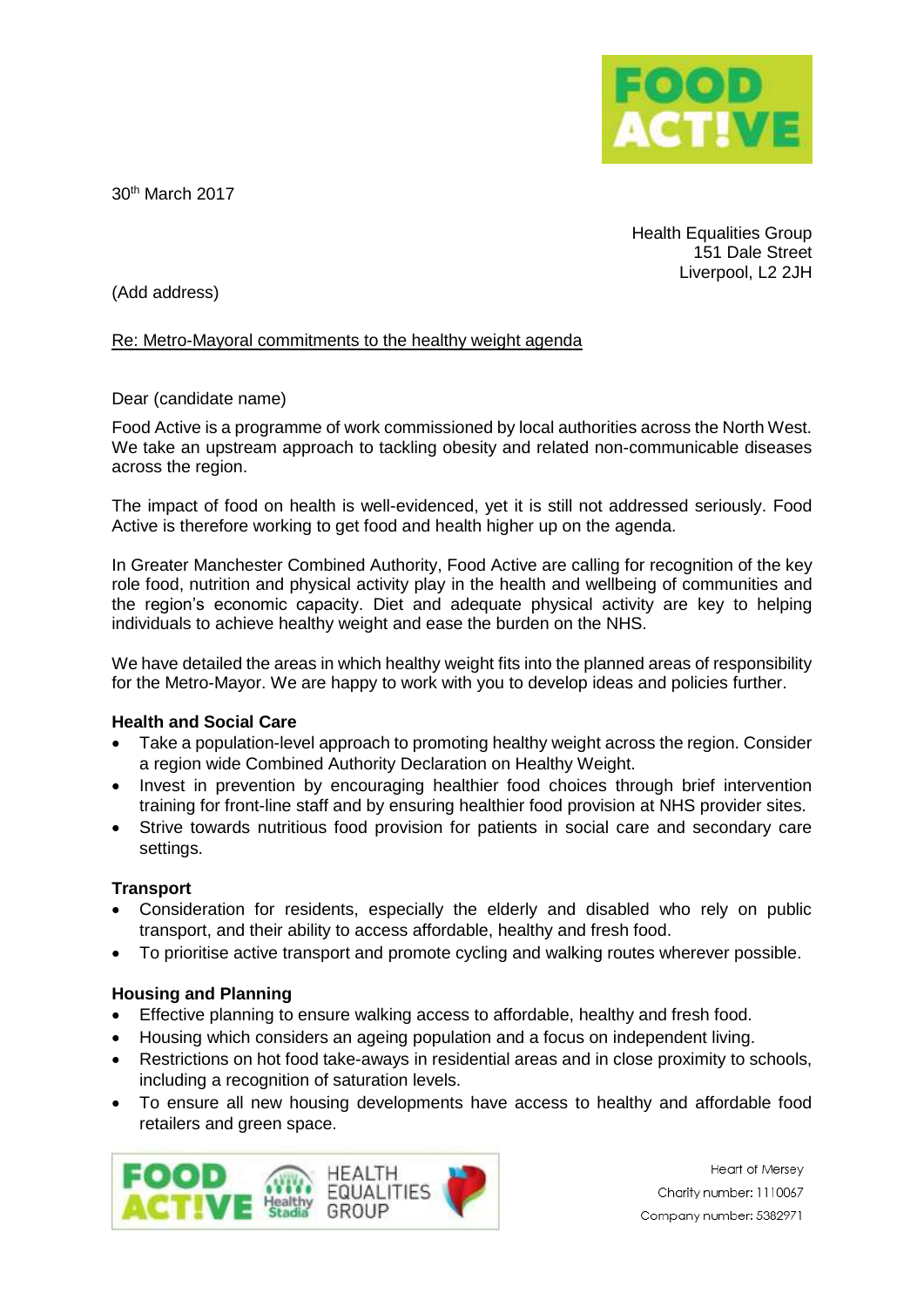

## **Business Growth and Support**

- A commitment to support local initiatives that provide affordable, healthy and fresh food.
- Consider procurement and specifications for new businesses to promote healthy food and drink provision.

### **Skills, training and work**

 Tackle days lost to diet-related illness absence from work, loss of earnings and benefits attributable to excess weight.

We would welcome your thoughts on your commitment to healthy weight and would be keen to schedule a meeting to discuss how we can assist you in including them as a key theme within your agenda.

Please see accompanying document for supporting information.

Yours sincerely

Food Active

E: [alex.holt@foodactive.org.uk](mailto:alex.holt@foodactive.org.uk) T: 0151 237 2686